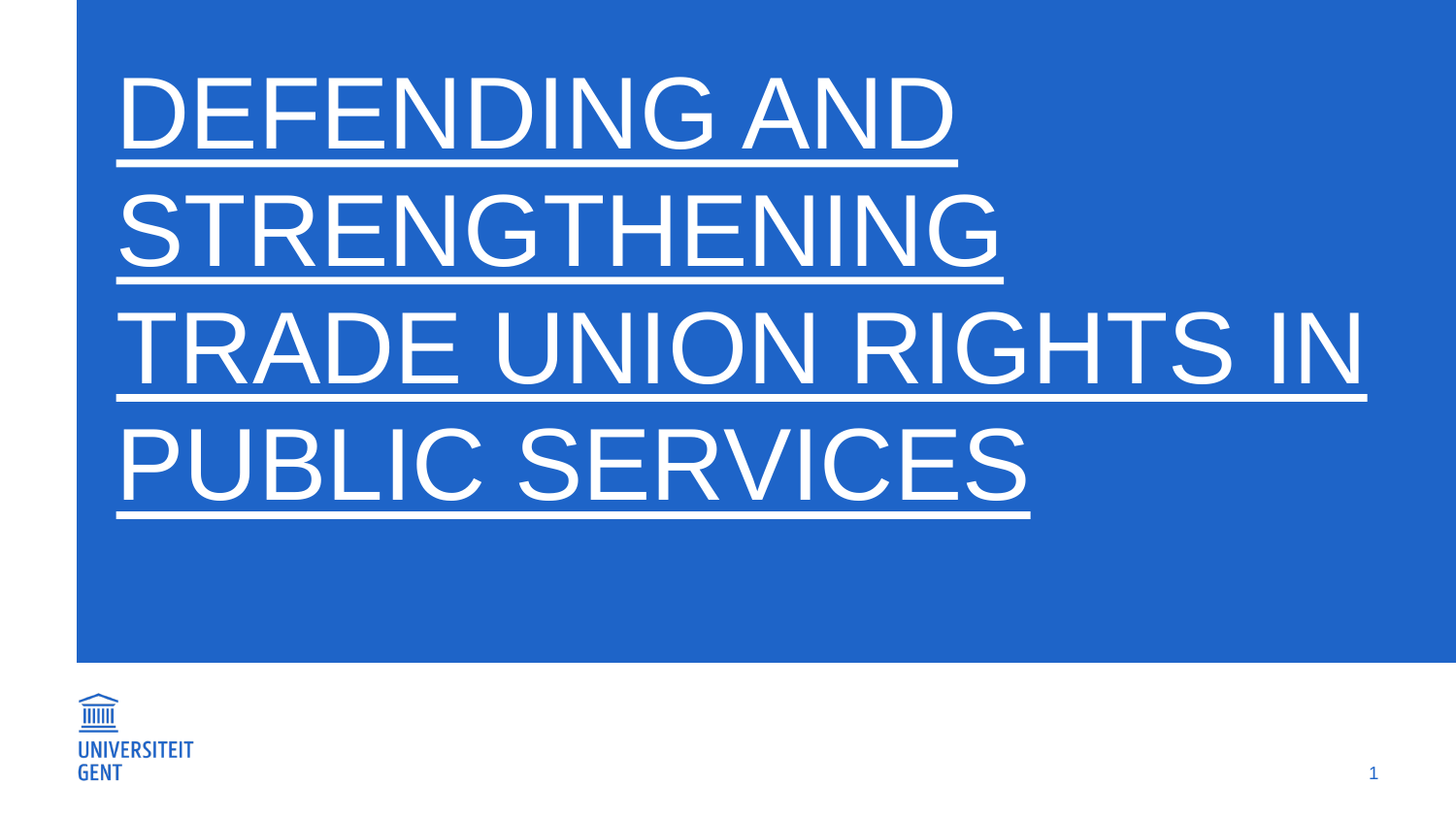### RESEARCH TEAM

- First step: creation of a team (collaboration between UGent, University of Amsterdam and University Carlos III Madrid)
- Experienced researchers with regard EU-projects and comparative research
- Background of legal analysis in the different countries aiming to get a certain conceptualization

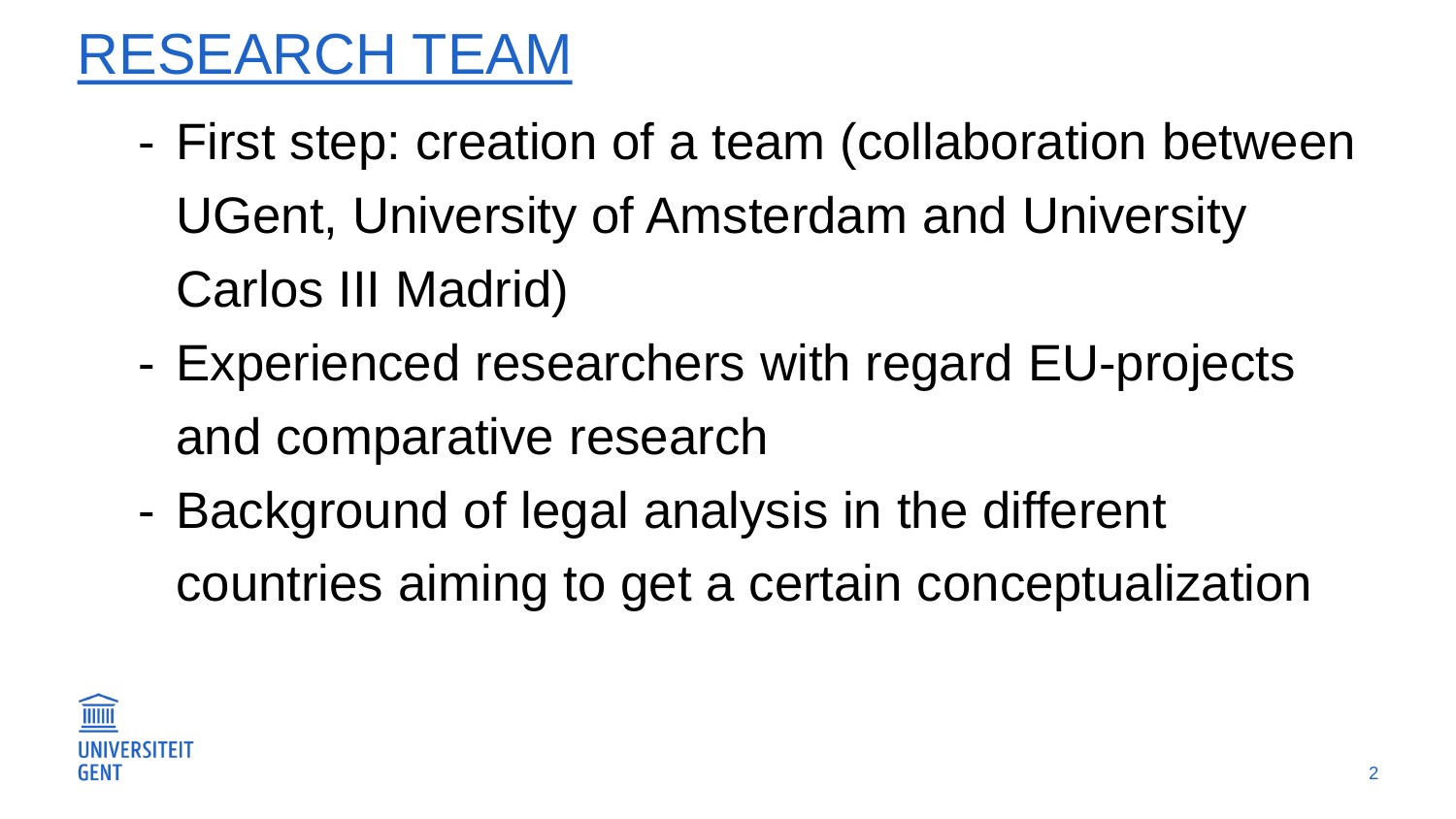### RESEARCH NATIONAL LEVEL

̶ Focus shall be on the limitations with regard to officials (working term including military staff, police staff and civil servants) in different European countries:

Austria, Belgium, Germany, Ireland, Luxembourg and The Netherlands

Division of tasks between the researcher has been made although the aim obviously is to provide information as one research group. The UGhent has dealt with these group of countries.



- 
-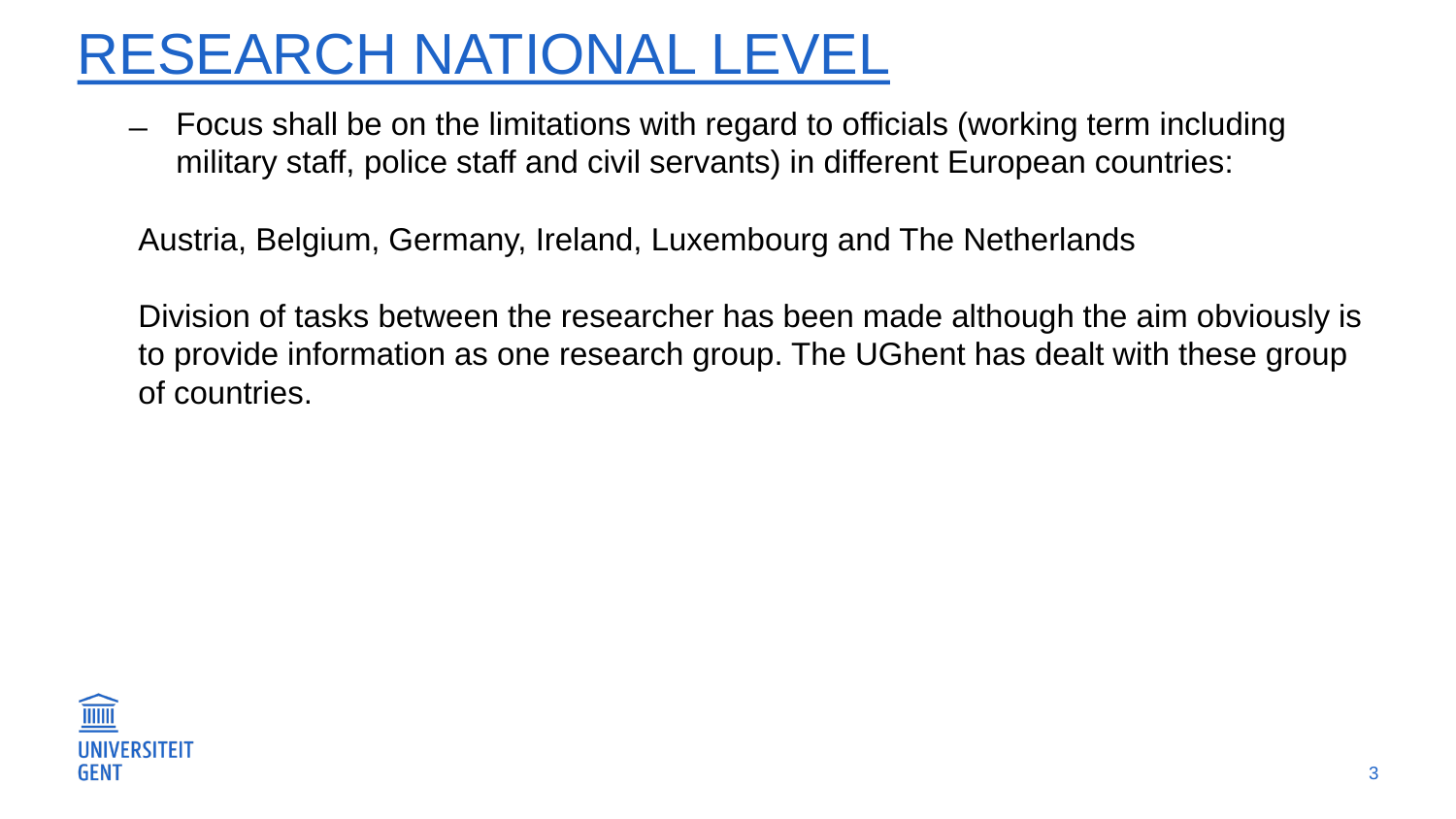- The right of association is enshrined in the Constitution of each of the researched countries.
- $-$  But: in some countries the constitution allows limitations and conditions in the light of public interest provided by law



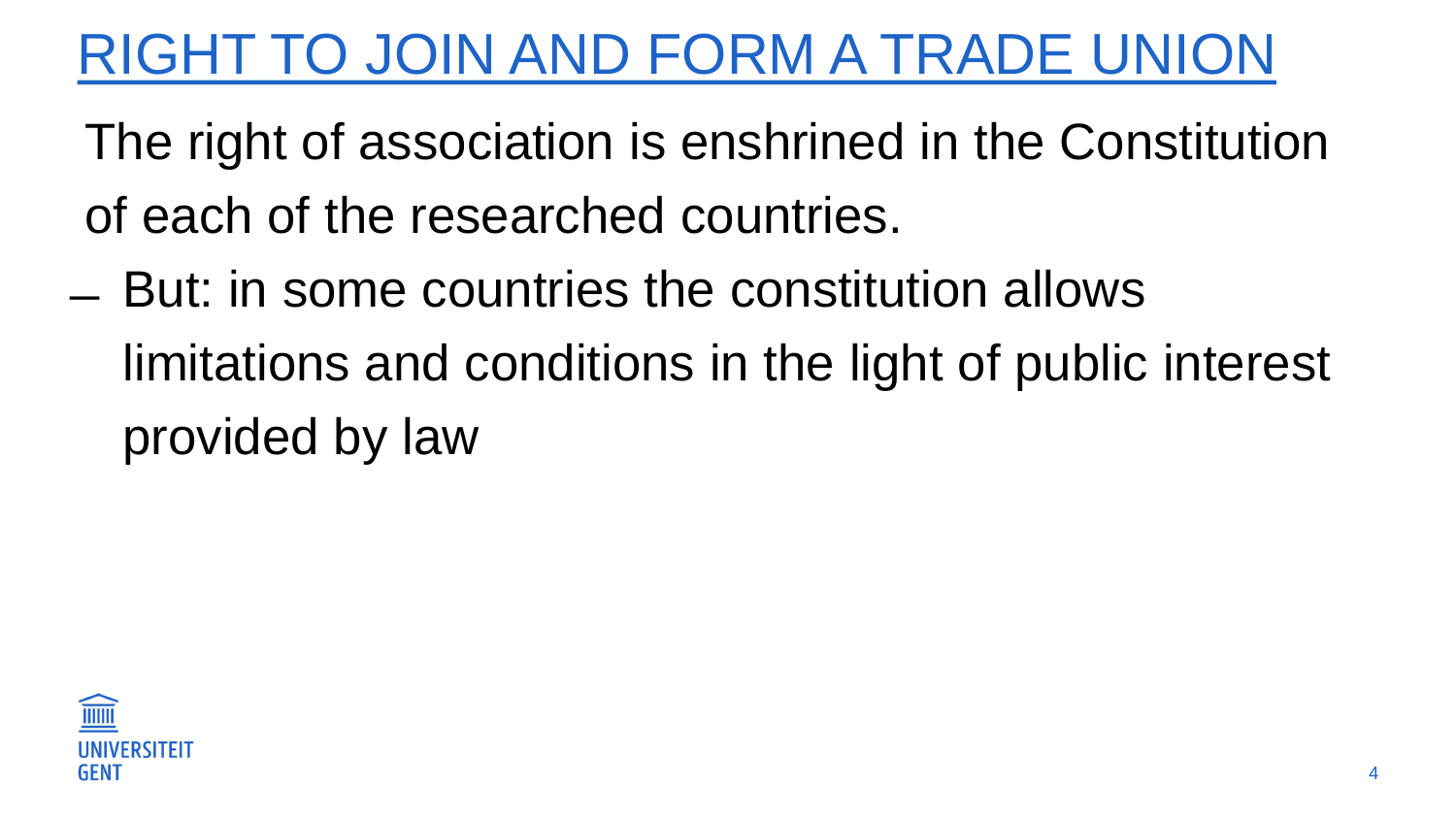### A. Civil servants

Right to join a trade union ositive right

- 
- 
- 
- 
- 

̶ The freedom of association is guaranteed to civil servants: Austria, Belgium, Luxembourg, The Netherlands

|                 | Right to form a trade union |     |
|-----------------|-----------------------------|-----|
|                 | - Civil servants            | Pos |
| <b>Austria</b>  | Yes                         | Yes |
| <b>Belgium</b>  | Yes                         | Yes |
| Germany         | Yes                         | Yes |
| Ireland         | Yes                         | Yes |
| Luxembourg      | Yes                         | Yes |
| The Netherlands | Yes                         |     |



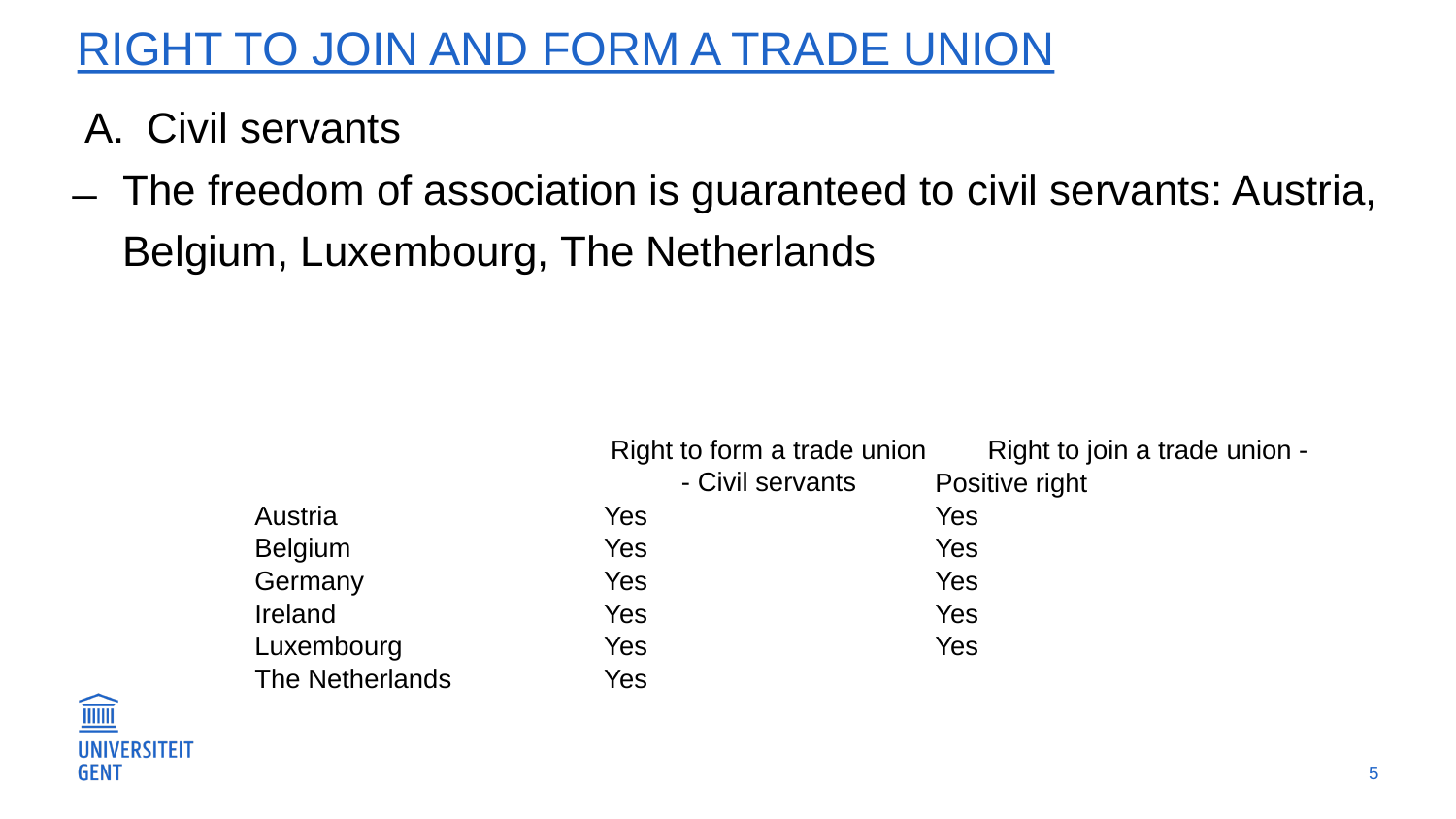### B. Police officers

# **Right to join a trade union - Police officers** right

|                 | <b>Right to form a trade</b><br>union - Police officers | <b>Right</b> |
|-----------------|---------------------------------------------------------|--------------|
|                 |                                                         | Positive r   |
| Austria         | Yes                                                     | Yes          |
| Belgium         | Yes                                                     | Yes          |
| Germany         | Yes                                                     | Yes          |
| Ireland         | No, but                                                 | No, but      |
| Luxembourg      | Yes                                                     | Yes          |
| The Netherlands | Yes                                                     | Yes          |



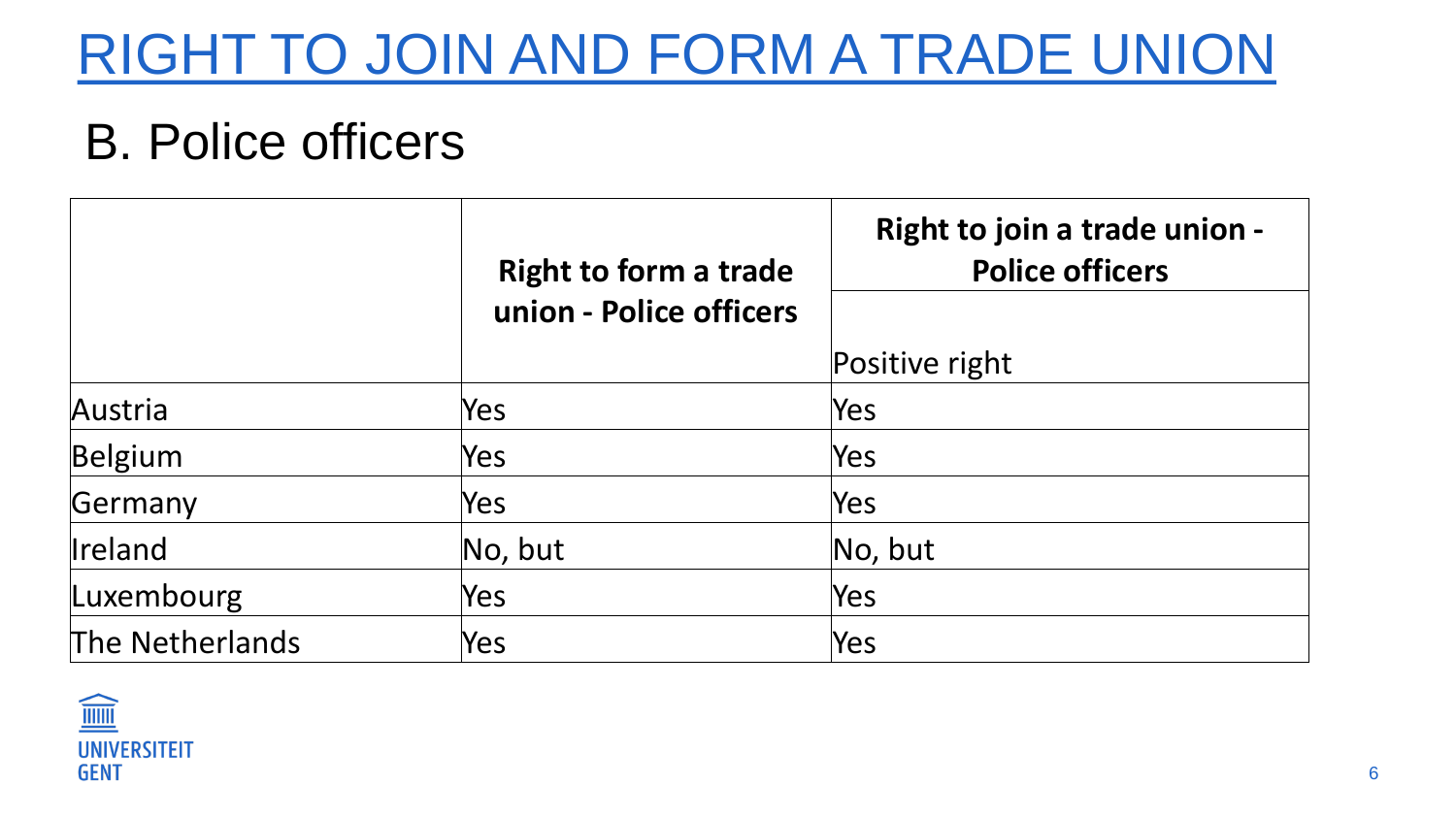### C. Armed forces

### **Right to join a trade union - Armed forces**

### ve right

|                        | <b>Right to form a trade</b> | <b>Right</b> |
|------------------------|------------------------------|--------------|
|                        | union - Armed forces         |              |
|                        |                              | Positiv      |
| Austria                | Yes                          | Yes          |
| Belgium                | Yes                          | Yes          |
| Germany                | Yes                          | Yes          |
| Ireland                | No                           | No           |
| Luxembourg             | Yes                          | Yes          |
| <b>The Netherlands</b> | Yes                          | Yes          |



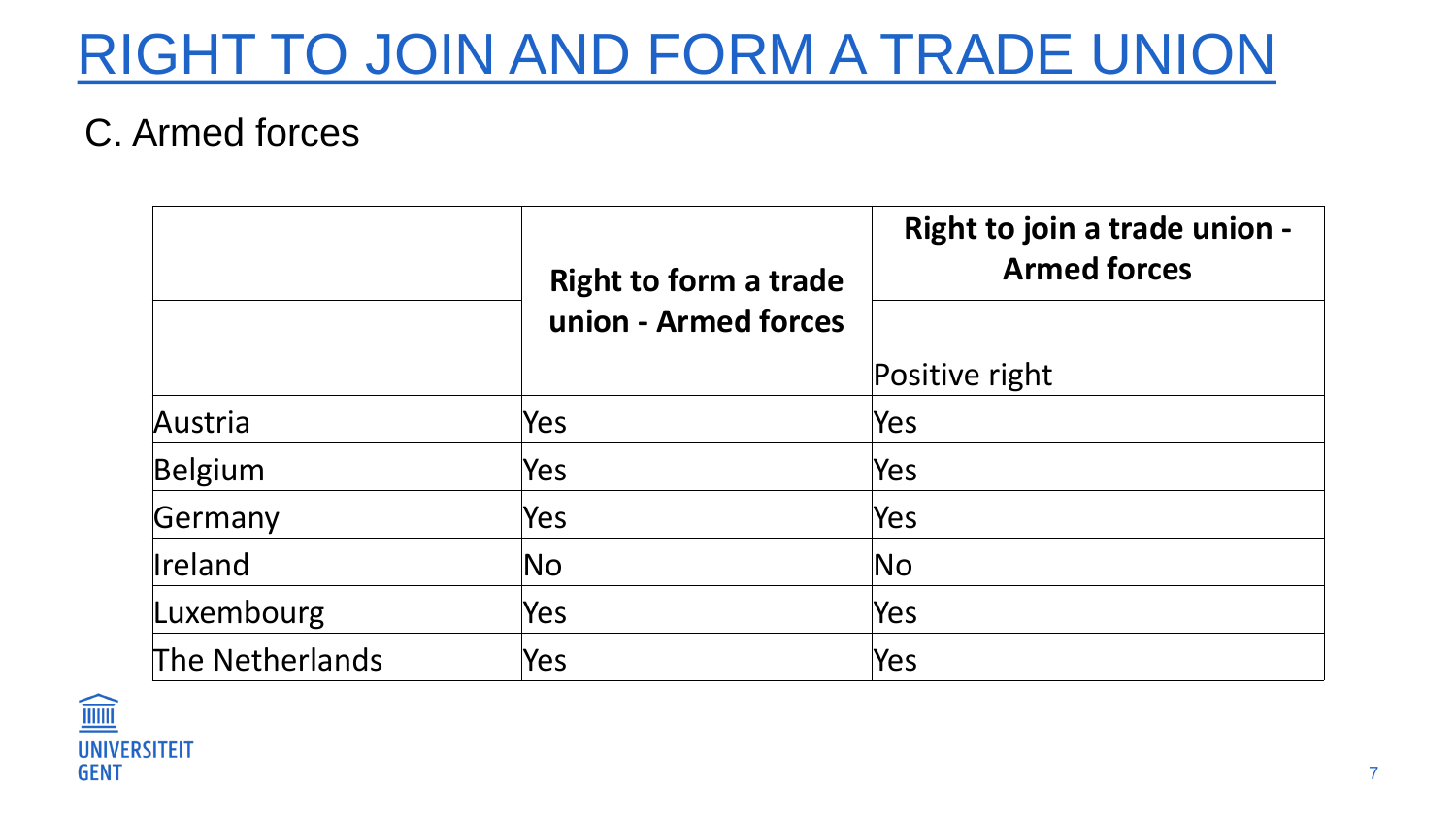# RIGHT TO COLLECTIVE BARGAINING

- A. Civil servants
- Systems tend to differ: Austria (for the civil servants),
- Belgium, Germany (for the civil servants), Luxemburg –
- collective bargaining without collective binding
- agreements
- Collective binding agreements: the Netherlands Laissez faire-model: Ireland



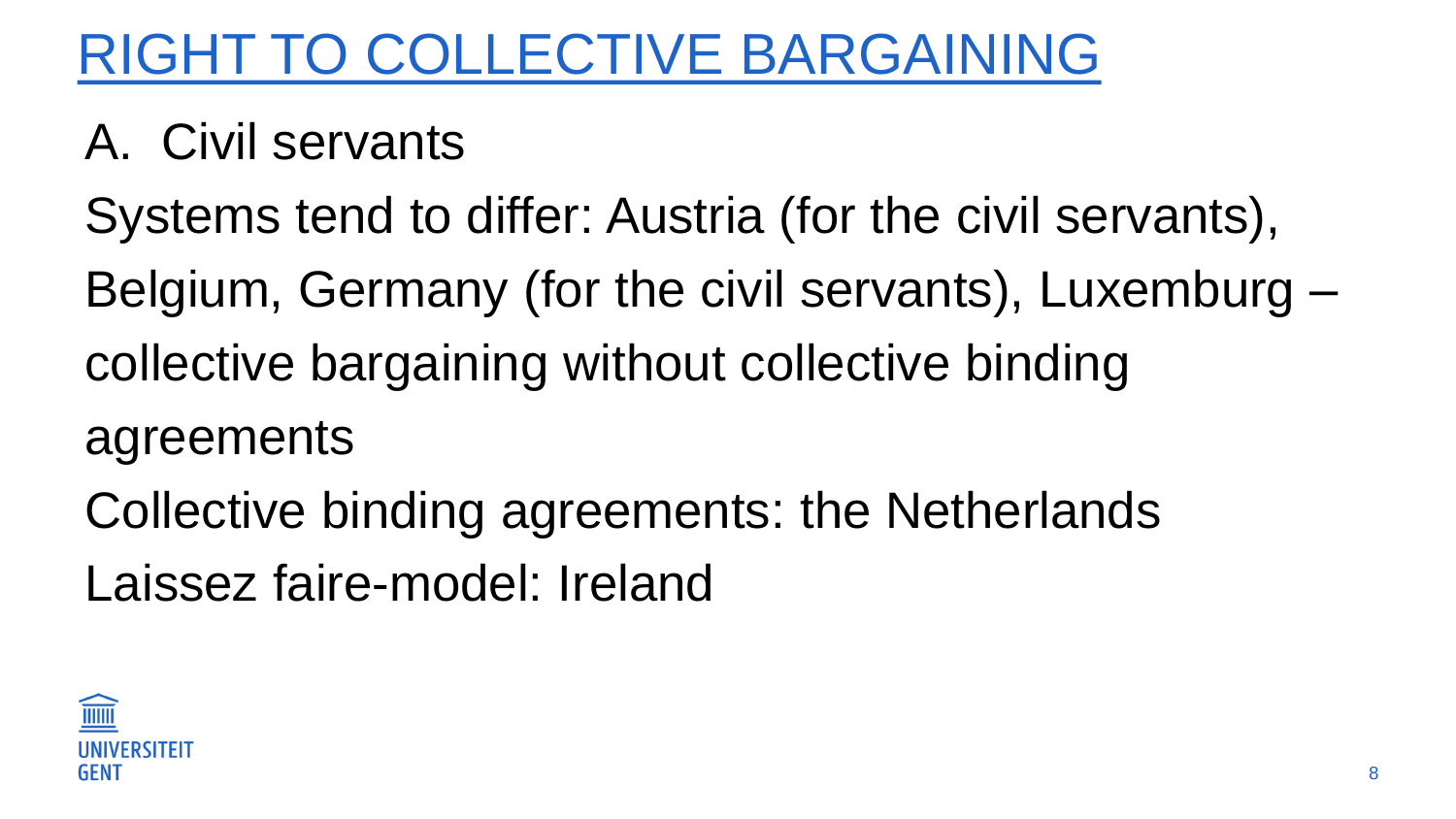# RIGHT TO COLLECTIVE BARGAINING

- B. Police officers
- Collective bargaining remains at the same socle as in
- the public sector in general in Austria, Belgium,
- Germany, Luxembourg
- Specific situation for the Netherlands: excluded from
- "normalisation"
- Ireland within its specific context



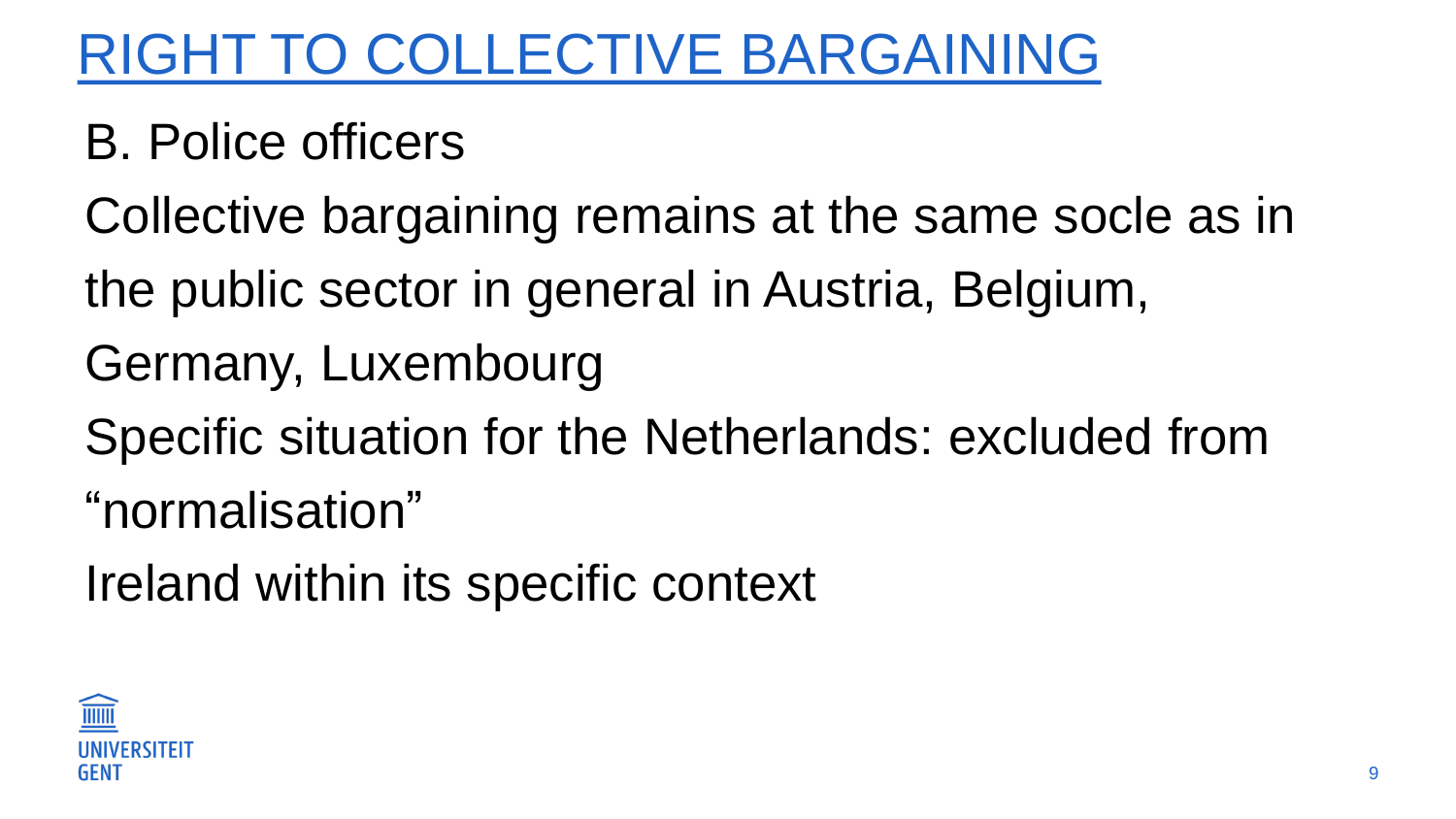### RIGHT TO COLLECTIVE BARGAINING

# C. Armed forces Negotiation and consultation with trade unions in Belgium, Austria, Germany, Luxembourg

### Role of advice for the military staff in The Netherlands

### Specific situation for Ireland



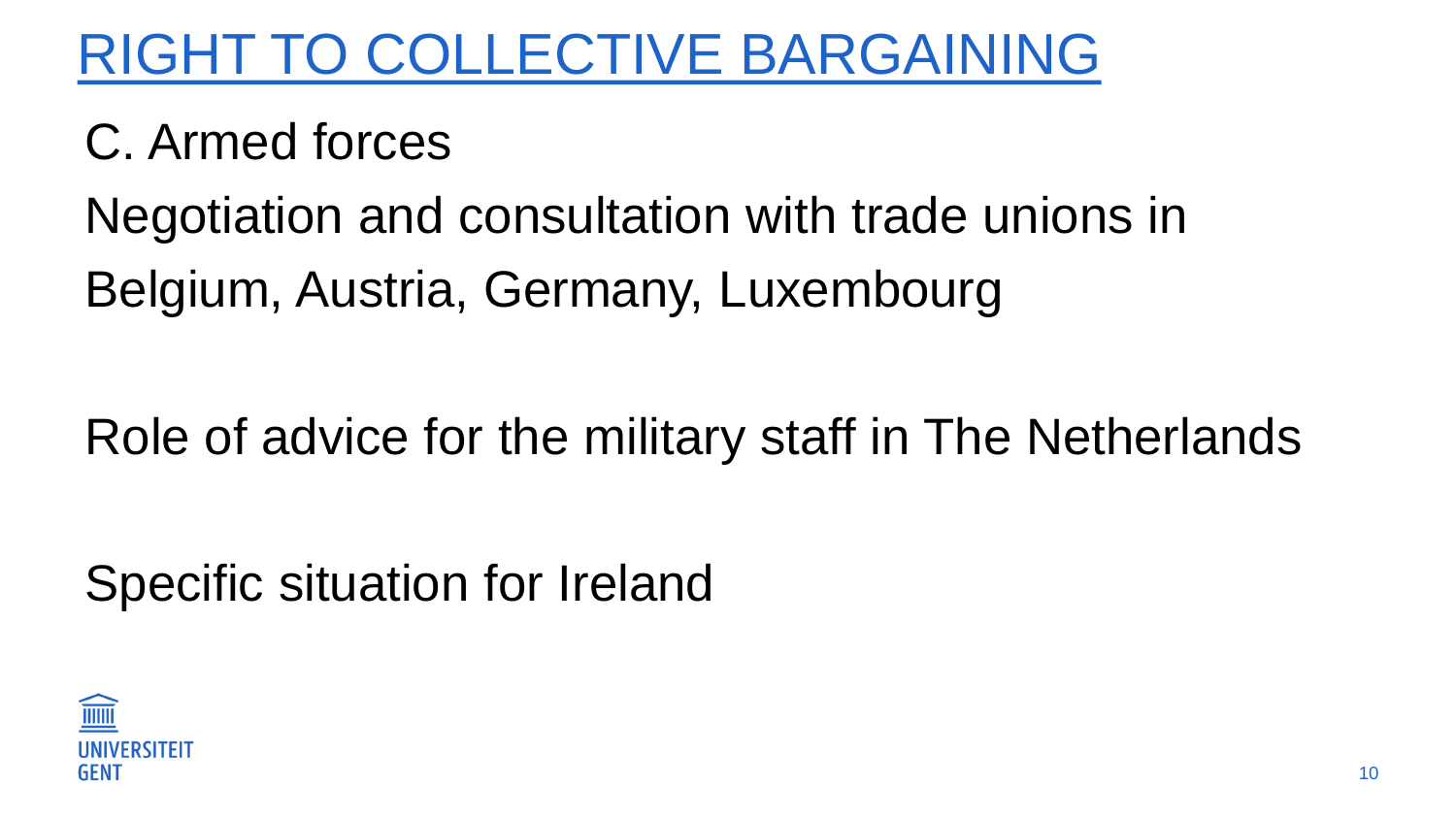# RIGHT TO COLLECTIVE ACTION / STRIKE

- ̶ Article 6, §4 (R)ESC was not accepted by: Austria, Luxembourg, (the Netherlands: with regard to military personnel in active service and civil servants withing Ministry of Defence)
- ̶ The right to strike is only enshrined in the Constitution of a few of the researched countries:
	- ➢Explicitly: Luxembourg
	- ➢Not explicitly, but derived from the Constitutional freedom of association (however civil servants): Germany ➢Not guaranteed by the Constitution: Austria, Belgium, Ireland and
	- the Netherlands



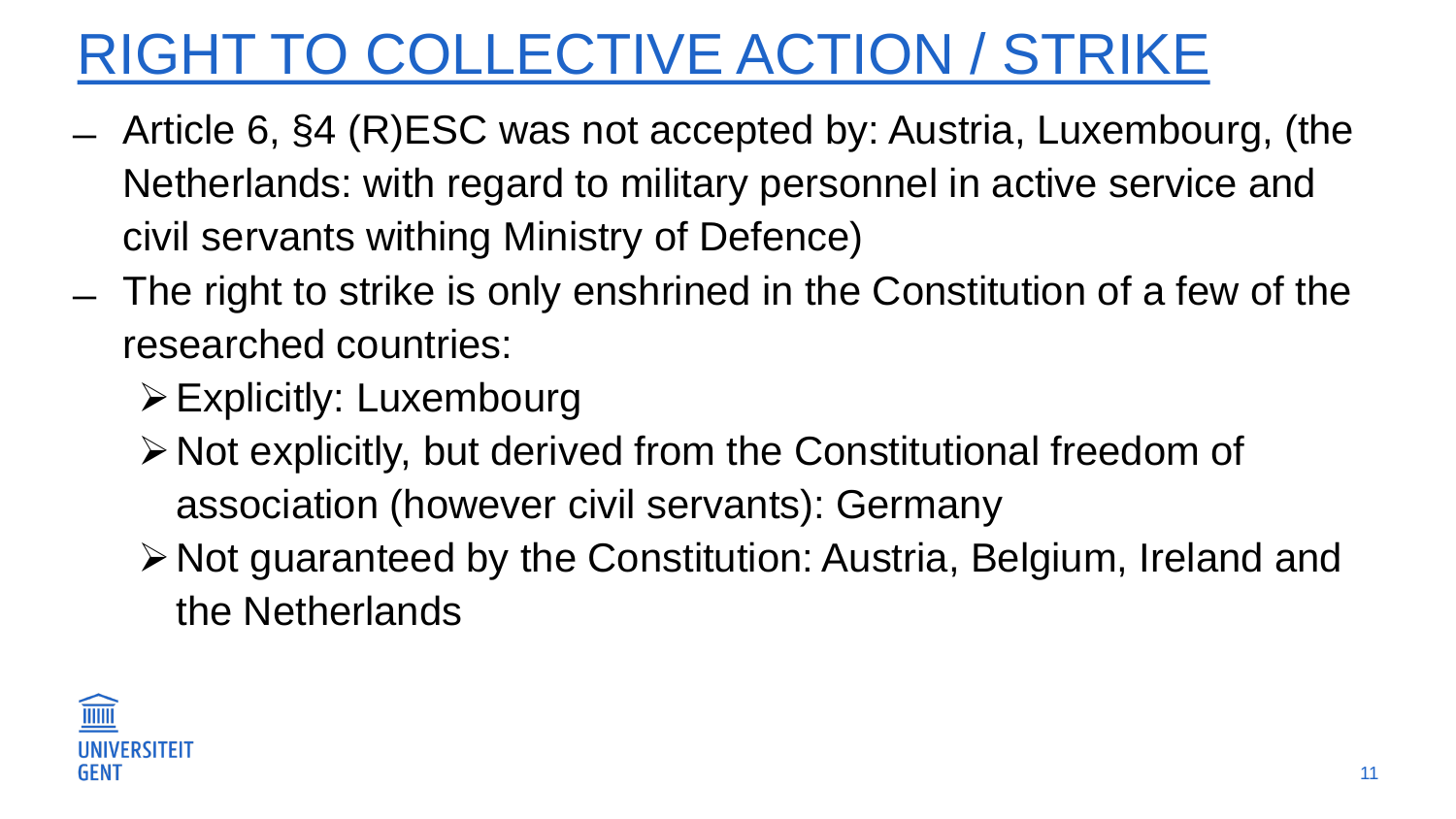### THE RIGHT TO COLLECTIVE ACTION / STRIKE

### A. Civil servants

|                 |                             | <b>Right to strike - Civil servants</b> |  |
|-----------------|-----------------------------|-----------------------------------------|--|
|                 | <b>General prohibition?</b> | <b>Explicitely allowed?</b>             |  |
|                 |                             |                                         |  |
| Austria         | $\overline{\textsf{No}}$    | <b>No</b>                               |  |
| Belgium         | $\overline{\textsf{No}}$    | No, derived from RESC                   |  |
| Germany         | Yes                         | <b>No</b>                               |  |
| Ireland         | $\overline{\textsf{No}}$    | <b>No</b>                               |  |
| Luxembourg      | $\overline{\textsf{No}}$    | Yes                                     |  |
| The Netherlands | $\overline{\textsf{No}}$    | No, derived from RESC                   |  |

– In 5 of 6 of the researched countries neither the Constitution nor statutory law recognizes **explicitly** the right to strike (Austria, Belgium, Germany, Ireland and the Netherlands)



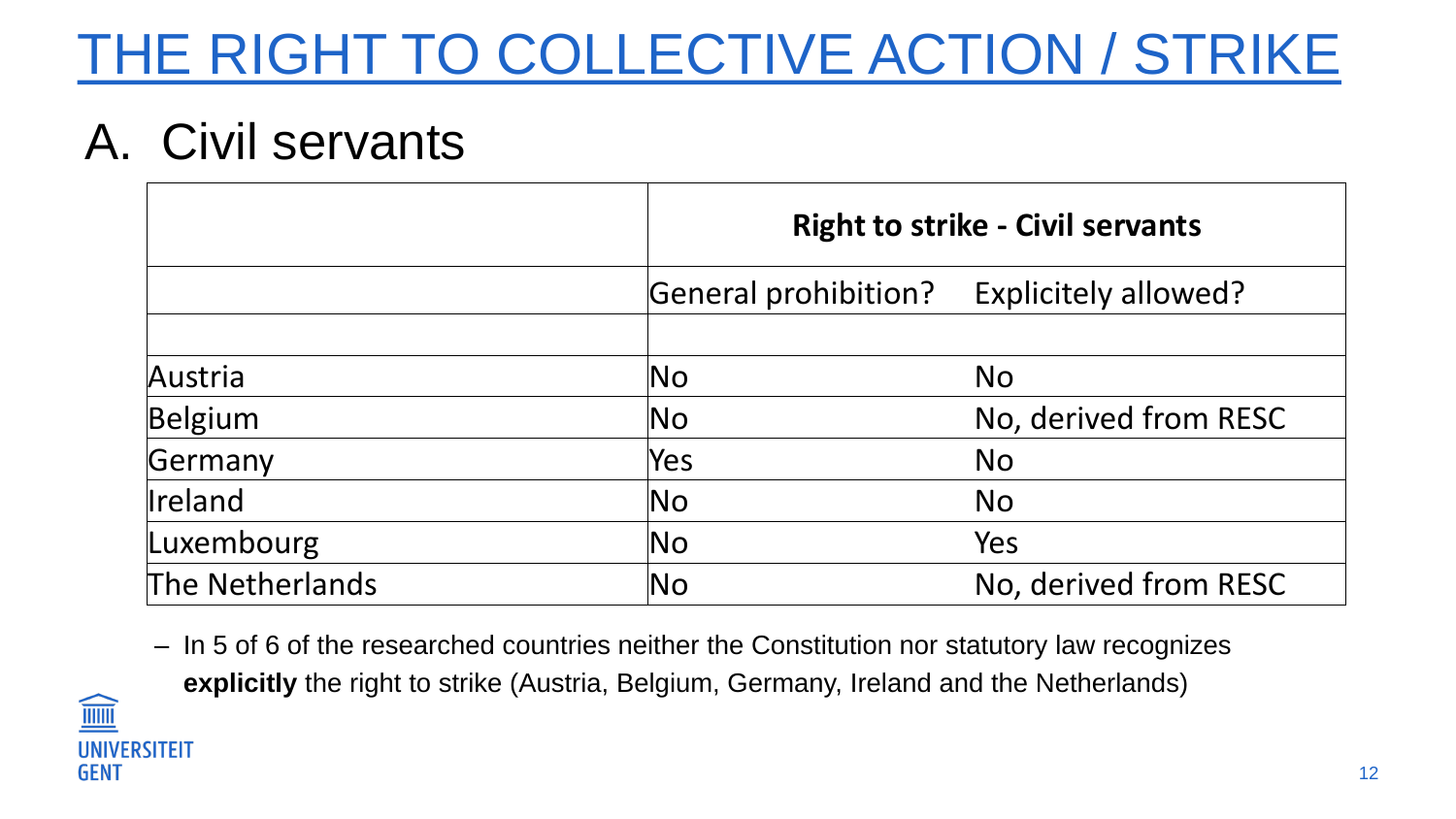### RIGHT TO COLLECTIVE ACTION / STRIKE

### C. Police officers

|                 |                             | <b>Right to strike - Police officers</b> |  |
|-----------------|-----------------------------|------------------------------------------|--|
|                 | <b>General prohibition?</b> | Explicitely allowed?                     |  |
|                 |                             |                                          |  |
| Austria         | No explicitly               | <b>No</b>                                |  |
| Belgium         | N <sub>O</sub>              | Yes, but conditions!                     |  |
| Germany         | Yes                         | <b>No</b>                                |  |
| Ireland         | Yes, but compensation       | <b>No</b>                                |  |
| Luxembourg      | Yes                         | <b>No</b>                                |  |
| The Netherlands | No, but casuistic case law  | <b>No</b>                                |  |



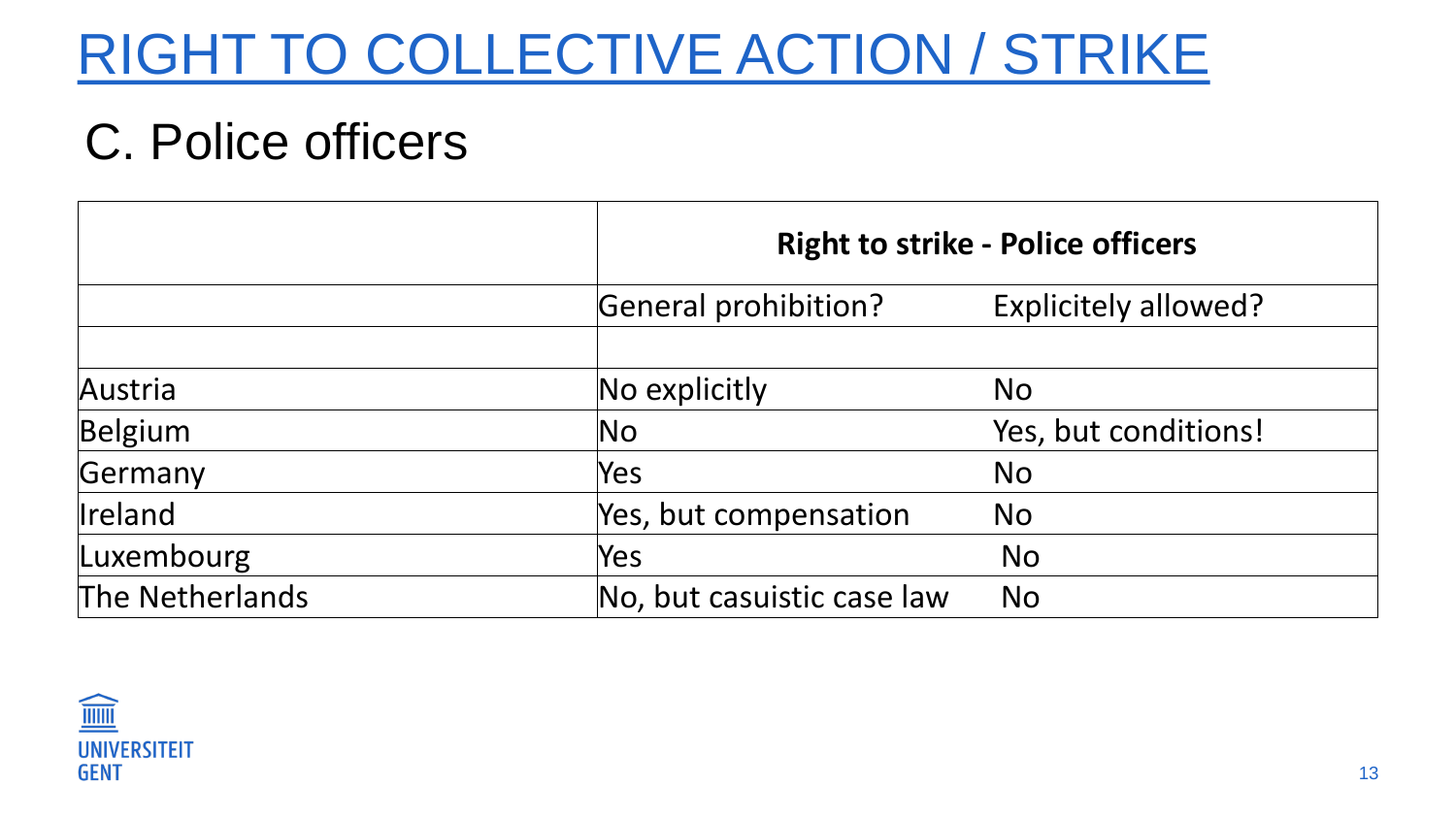### RIGHT TO COLLECTIVE ACTION / STRIKE

### D. Armed forces

|                 | <b>Right to strike - Armed forces</b> |  |
|-----------------|---------------------------------------|--|
|                 | <b>General prohibition?</b>           |  |
|                 |                                       |  |
|                 | No, but in practice: duty of          |  |
| Austria         | loyalty                               |  |
| Belgium         | Yes                                   |  |
| Germany         | Yes                                   |  |
| Ireland         | Yes                                   |  |
| Luxembourg      | Yes                                   |  |
|                 | Yes, but other forms of               |  |
| The Netherlands | collective action are allowed.        |  |



**UNIVERSITEIT GENT**